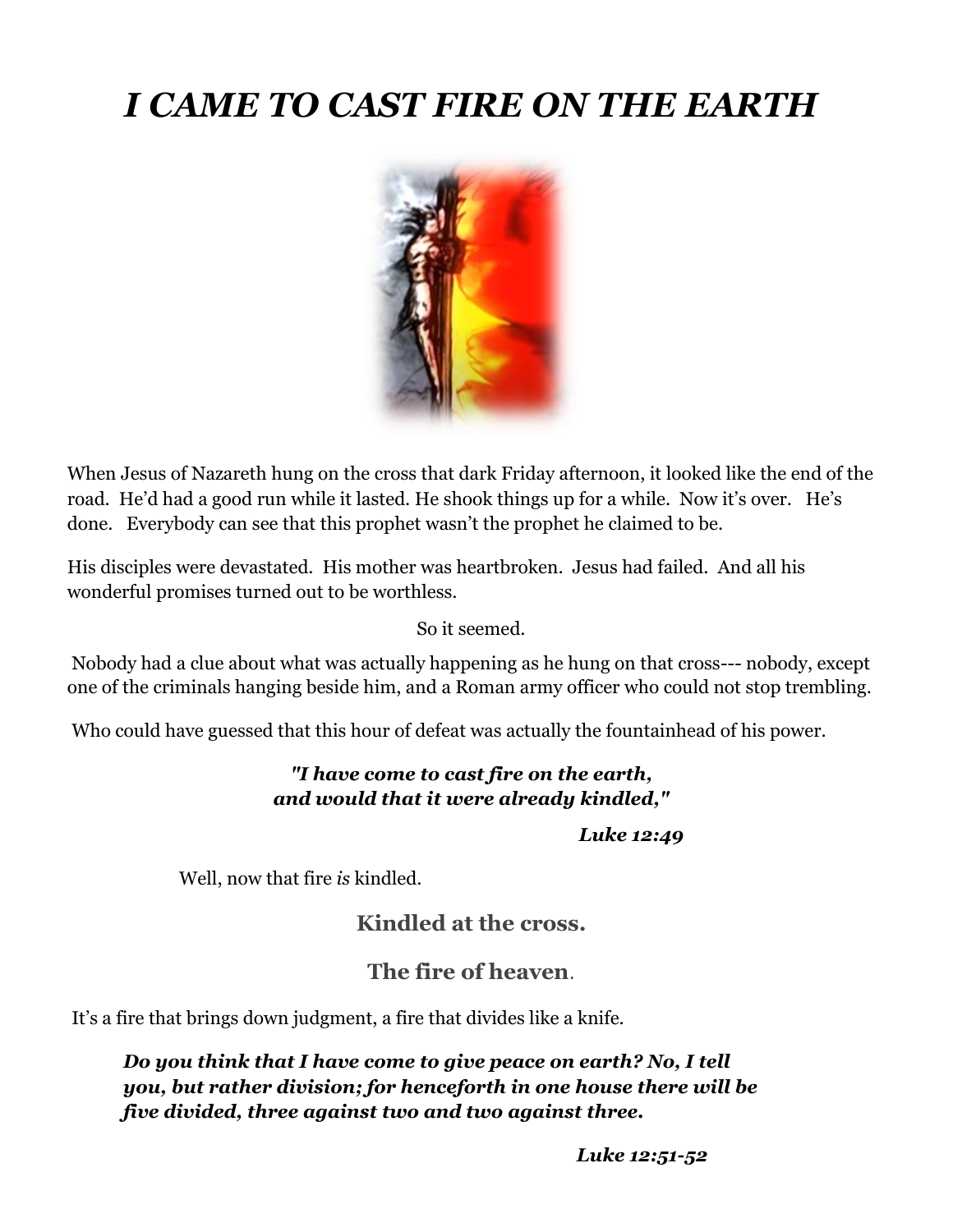It's a fire that consumes evil. A fire that refines the precious gold that comes out of the flames.

Long ago this fire fell on Elijah's sacrifice at Mt. Carmel, bringing judgment on the people of Israel. Now, at the cross, this fire falls on the sin of the world---all the world's sin collected in the body of this dying man.

This dying man, who is more than a man; this man is the heart of God. A broken heart. A heart pouring out forgiveness on the lost sheep.



#### *All we like sheep have gone astray, we have turned, every one to his own way, and the Lord has laid on him the iniquity of us all.*

But this fire did more than burn up the sin of the world.

Three days later the fire raised this man from the dead, the Firstborn of the New Creation.

Then it began to spread. Those followers of his, who were so devastated---suddenly, when they saw him alive from the dead, burst into flame. The fire came down like a knife and cut them off from their past, from the ways of this dark world. These men and women were now ablaze with a fire which they themselves could not contain.

It was like a forest fire. It had a will of its own. If it came near you, you burst into flame. You blinked your eyes and suddenly found yourself cut off from your past, standing inside the Kingdom, anointed with the fire of heaven.

But here's the part we often forget:



# **the source of this fire is the cross.**

Jesus' cross is where it began, and from which it spreads even now.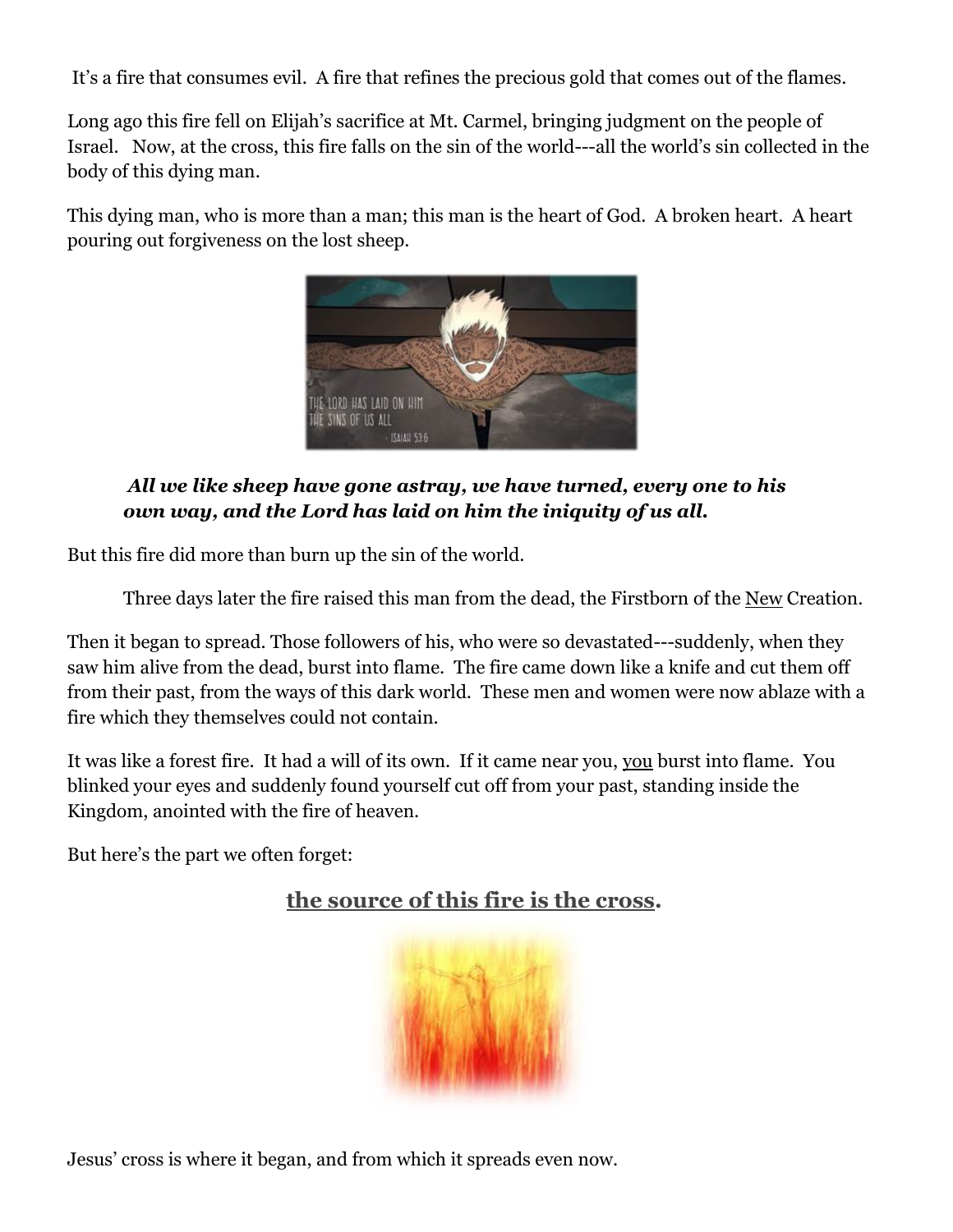### **The cross is where the power is.**

You will find this power nowhere else. Because…..

….On that cross the Lamb of God drained all our darkness into his Light. Swallowed all our guilt into his death. And then set fire to the earth---a fire which judges, divides, raises the dead.

#### **A fire which is meant to burn in our hearts today.**

Maybe the Muslims don't understand the power of the cross. Maybe the Jews don't understand the power of the cross. But why is it that so many Christians keep looking for power in a thousand other places, when God's redemptive power is to be found nowhere else?

The cross is the spiritual Big Bang, the door through which heaven spreads its fire of judgment, division, and resurrection life out over the face of this earth.

It's not money, it's not political clout.

Not crosses sitting on top of church steeples, or crucifixes hanging on our walls.

Not the sign of the cross we make as if we were working some kind of magic.

**Our only power** is the refining flame of Jesus' death, burning in our bones, just like it burned in the bones of the Apostle Paul



Refiners Fire Jonathan Farrell

*When I came to you, brethren, I did not come proclaiming to you the testimony of God in lofty words or wisdom. For I decided to know nothing among you except Jesus Christ and him crucified. And I was with you in weakness and in much fear and trembling; and my speech and my message were not in plausible words of wisdom, but in demonstration of the Spirit and of power, that your faith might not rest in the wisdom of men but in the power of God.*

 *I Corinthians 2:1-5*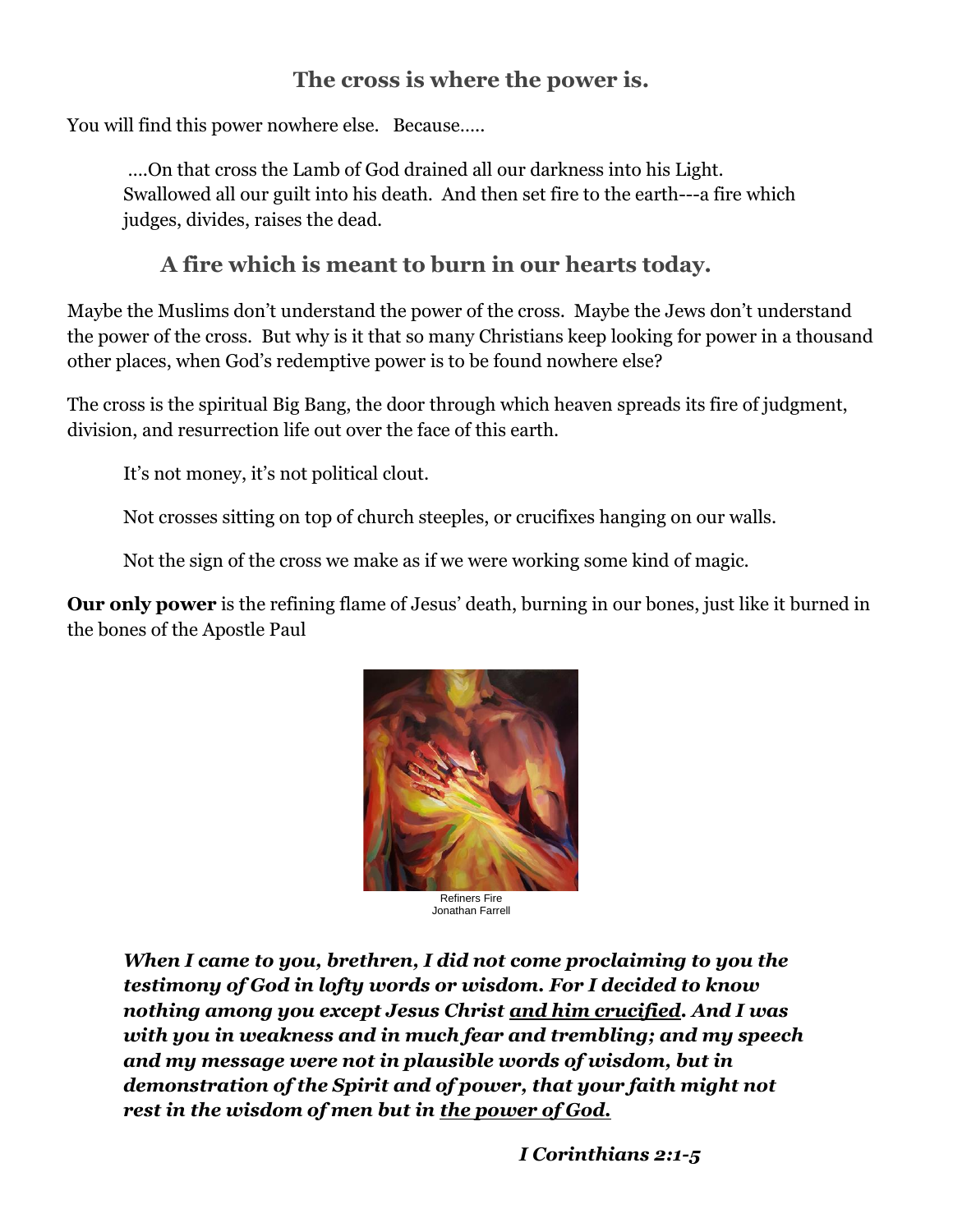The cross is our only power. Jesus' death working in our souls until we die to ourselves, and rise out of our vanity graves to live our lives to God.

At this hour the worldwide church is going through a radical cleansing by means of this fire. The church that emerges from this cleansing will be very different from the church we see today. Out of this refined, chastened church will flow the grace of God as it has not been seen for a long, long time.

The signs our Lord performed with utter simplicity, will occur with that same simplicity among believers near and far. No more hocus-pocus. No more drama. Right in the middle of a hymn, a woman racked with pain will suddenly feel warm all over, as the pain leaves. A man with suicidal thoughts will walk away from the Lord's Table, no longer depressed.

#### *"Truly, truly, I say to you, he/she who believes in me will also do the works that I do; and greater works than these will they do, because I go to the Father."*

*John 14*

We won't need evangelism committees and church growth seminars. We will have our hands full helping all these new believers who come through our doors---helping them to walk the way of the Kingdom.

But we will need to keep our eyes open and pay attention. Because there will also be men and women who prophesy and cast out demons and do many mighty works in Jesus' Name, who are not part of what God is doing. On the surface, their signs and wonders look like the real thing, but they will lack the fire of the cross. These people will seem pious and "spiritual", but they are not crucified with Christ. They are not burning with his fire. They have an agenda of their own.

#### *On that day many will say to me, 'Lord, Lord, did we not prophesy in your name, and cast out demons in your name, and do many mighty works in your name?' And then will I declare to them, 'I never knew you; depart from me, you evildoers.'*

#### *Matthew 7*

So---on the one hand, there are those who perform signs of the kingdom who, at the end, will hear,

#### *"Well done, good and faithful servant."*

On the other hand, there are those who perform signs and wonders in Jesus' Name, who, at the end, will hear the Master say,

#### *"I never knew you."*

We need to keep this in mind, because, in the coming days we are going to see, in our places of worship, and in our daily lives, an increase of spiritual power.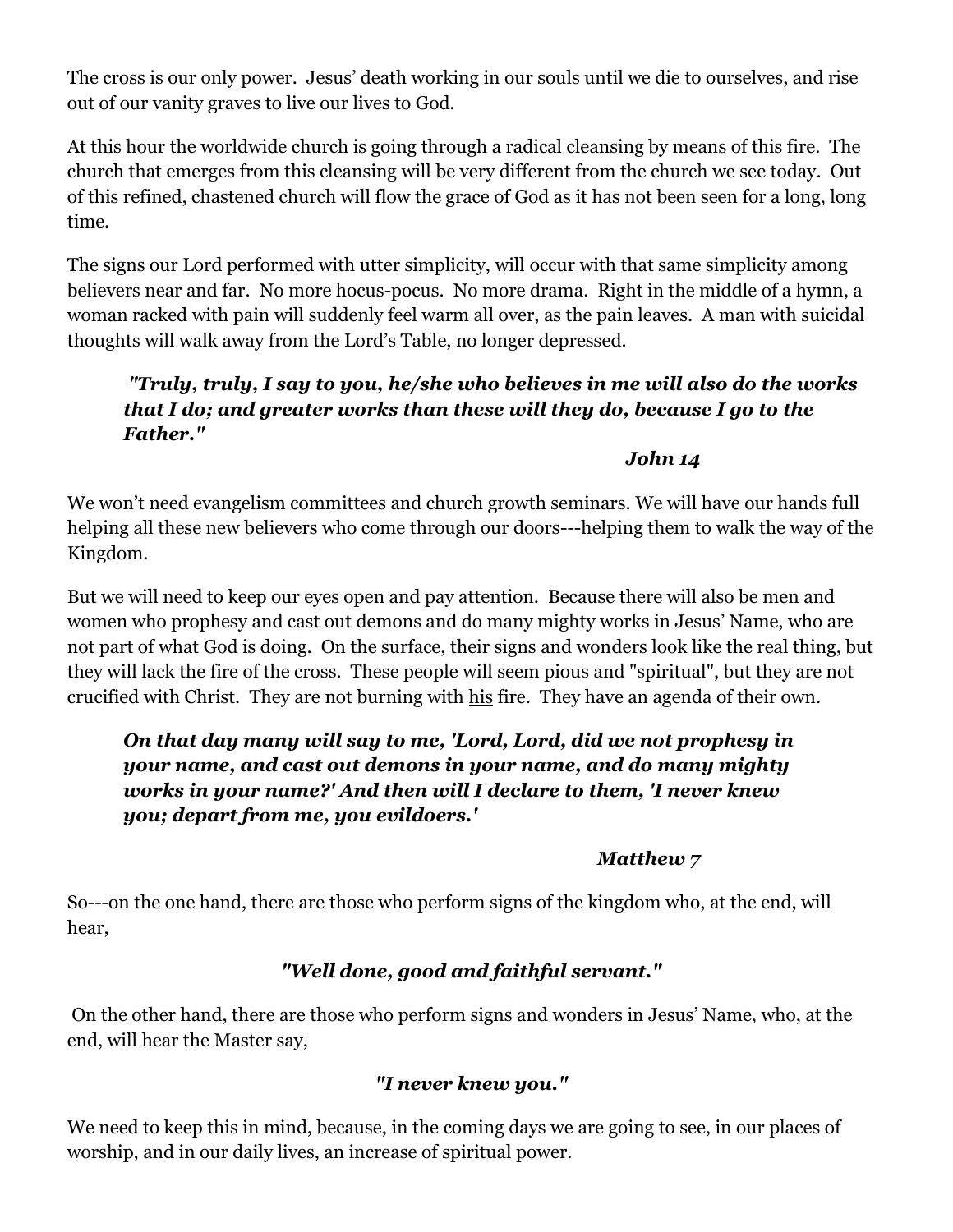#### **But we need to make sure that the source of our power is the fire of the Cross.**

Indeed, we ourselves need to learn to live under the power of the cross every day.

To live under the power of the cross means three things.

Daily cleansing at the cross.

Daily renewal at the cross.

Daily walking the way of the cross.

#### **1. Daily cleansing at the cross.**

I knew a man who many years ago sat in this church and had a vision. As he sat, looking at the cross on the altar, he seemed to see a stream of blood flowing from beneath the cross, out through the air, and straight into his heart. He had the impression the stream went through him and came out his back as an ugly black substance that gradually became clear as crystal as the stream kept flowing, and disappeared. The man walked out of here with his burdens lifted.

**It's continuous.** 

But I'm sure that man found, as we all do, that such a cleansing is never once-and-done.

# Fire and Water

Jonathan Farrell

Who of us does not need to find cleansing at the cross every day? Every hour.

Sometimes a memory rises up and accuses us. Some nasty thing we said, some cowardly thing we did. Someone who still bears the scars of our neglect. So we take this thing and bring it to the cross, and with fear and trembling, let the fire of God burn it away and set us free.

#### **2. We need daily renewal at the cross.**

To be renewed at the cross these words of Paul are a great help:

#### *"I am crucified with Christ. It is no longer I who live, but Christ who lives in me..."*





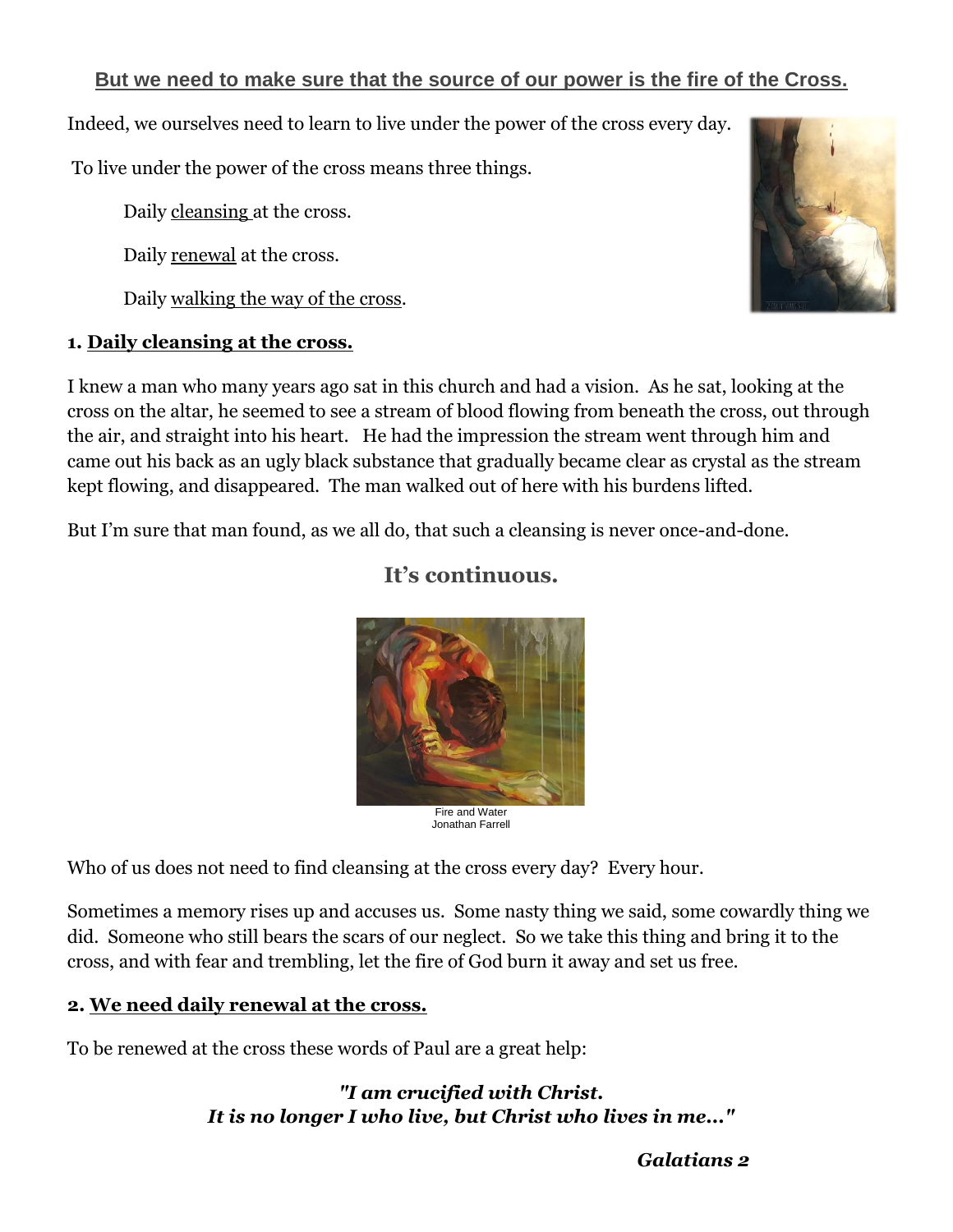Christ cannot live in me, unless I am crucified with him. Dead to myself and burning with his fire.



Jonathan Farrell

So I find renewal by reminding myself daily that when he died on that cross, I was up there wrapped inside him. He was the seed falling into the earth and dying. I am one of the countless seeds he produced when he rose from the dead.

Just as many of us begin our daily prayers by praying the Lord's Prayer, we might find it helpful also, to repeat those words of Paul:

#### *"I am crucified with Christ. It is no longer I who live but Christ to lives in me."*

There is no better place to go, when we feel lost and confused, than to the cross. And then, we just hold still, until the heavenly fire burns away our confusion.

#### *Behold the Lamb of God, who takes away the sin of the world.*

#### *Look unto him and be saved, all the ends of the earth.*

#### **3. Finally, we need, daily, to walk the way of the cross.**

Faith is not a mental state, it's a walk. It's following the Way which our Master walked.



*"If anyone would come after me, let them deny themselves and take up their cross daily and follow me."*